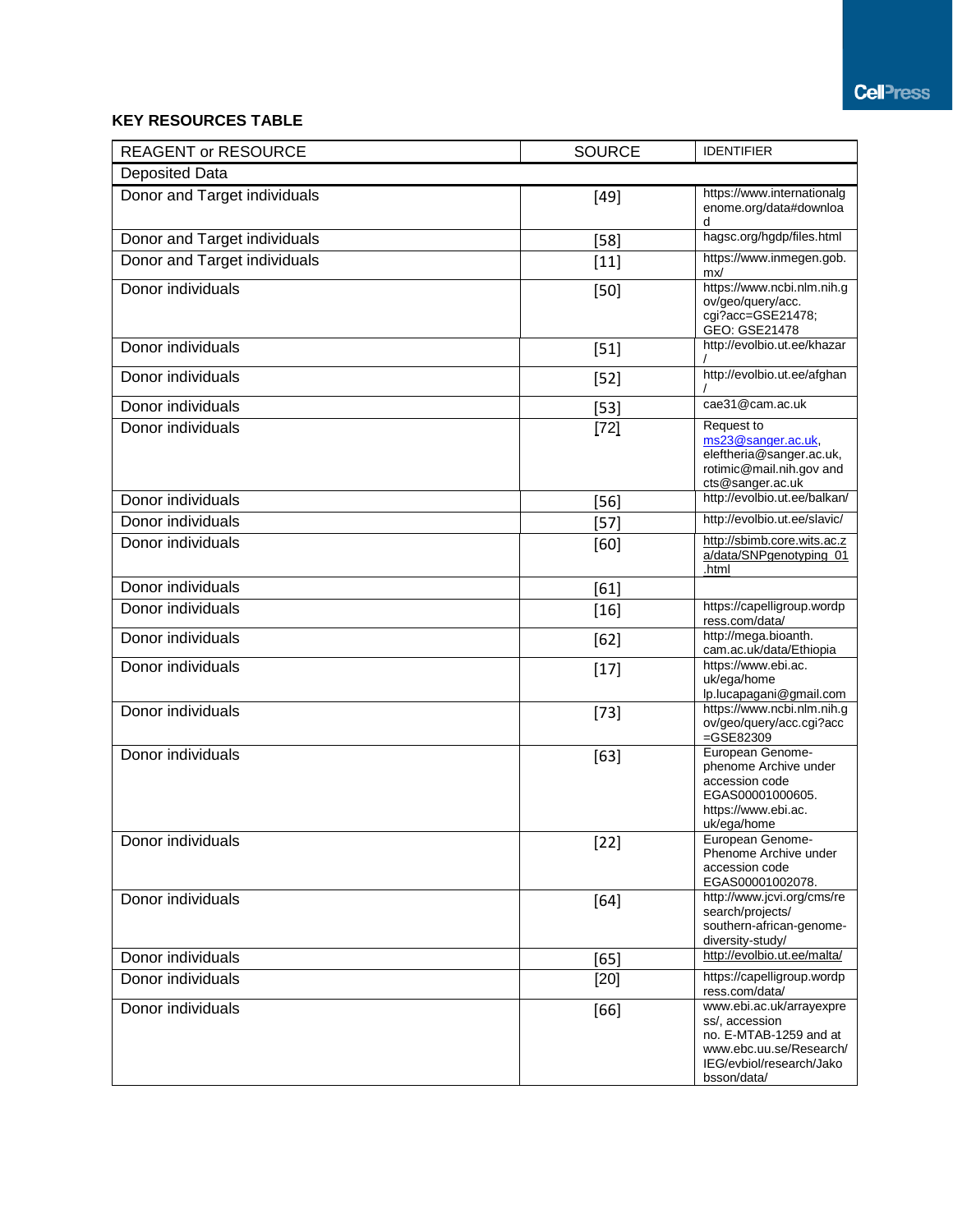**Cell**<sup>-</sup>ress

| Donor individuals       | $[74]$                    | https://www.ncbi.nlm.nih.g<br>ov/geo/query/acc.<br>cgi?acc=GSE108646;                                                                                                                                                                                               |
|-------------------------|---------------------------|---------------------------------------------------------------------------------------------------------------------------------------------------------------------------------------------------------------------------------------------------------------------|
|                         |                           | GEO: GSE108646                                                                                                                                                                                                                                                      |
| Donor individuals       | $[75]$                    | https://evolbio.ut.ee/Tam<br>m 2019/                                                                                                                                                                                                                                |
| Donor individuals       | This paper                | http://evolbio.ut.ee/                                                                                                                                                                                                                                               |
| Donor individuals       | This paper                | N/A                                                                                                                                                                                                                                                                 |
| Donor individuals       | [69]                      | European Genome-                                                                                                                                                                                                                                                    |
|                         |                           | Phenome Archive under<br>the accession                                                                                                                                                                                                                              |
|                         |                           | EGAS00001001610.<br>https://github.com/bmhen                                                                                                                                                                                                                        |
| Donor individuals       | $[70]$                    | n/khoesan_arraydata                                                                                                                                                                                                                                                 |
| Donor individuals       | $[71]$                    | http://evolbio.ut.ee/caucas<br>us/                                                                                                                                                                                                                                  |
| Donor individuals       | $[24]$                    | http://evolbio.ut.ee/turkic/                                                                                                                                                                                                                                        |
| Target individuals      | $[33]$                    | Gene Expression<br>Omnibus (GEO) series<br>record GSE21248.                                                                                                                                                                                                         |
| Target individuals      | $[26]$                    | European<br>Nucleotide Archive<br>(PRJEB9080<br>(ERP010139) Genomic<br>Epidemiology of Complex<br><b>Diseases</b><br>in Population-Based<br>Brazilian Cohorts),<br>accession no.<br>EGAS00001001245,<br>under EPIGEN<br><b>Committee Controlled</b><br>Access mode. |
| Target individuals      | $[54]$                    | Gene Expression<br>Omnibus, a public<br>functional<br>genomics data repository<br>at the National Center for<br>Biotechnology Information<br>(GSE33528).                                                                                                            |
| Target individuals      | <b>IlluminalControlDB</b> |                                                                                                                                                                                                                                                                     |
|                         | (discontinued retrieved   |                                                                                                                                                                                                                                                                     |
|                         | april 2013)               |                                                                                                                                                                                                                                                                     |
| Target individuals      | <u>[59]</u>               | marta.alarcon@genyo.es                                                                                                                                                                                                                                              |
| Software and Algorithms |                           |                                                                                                                                                                                                                                                                     |
| <b>PLINK</b>            | $[76]$                    | http://www.cog-<br>genomics.org/plink/1.9/                                                                                                                                                                                                                          |
| <b>KING</b>             | $[77]$                    | http://people.virginia.edu/<br>~wc9c/KING/                                                                                                                                                                                                                          |
| ShapeIT2                | $[78]$                    | https://mathgen.stats.ox.a<br>c.uk/genetics_software/sh<br>apeit/shapeit.html                                                                                                                                                                                       |
| <b>CHROMOPAINTER</b>    | $[19]$                    | http://www.paintmychrom<br>osomes.com/                                                                                                                                                                                                                              |
| fineSTRUCTURE           | $[19]$                    | http://www.paintmychrom<br>osomes.com/                                                                                                                                                                                                                              |
| <b>SOURCEFIND</b>       | $[25]$                    | http://www.paintmychrom<br>osomes.com/                                                                                                                                                                                                                              |
| <b>NNLS</b> pipeline    | [80]                      | https://cran.r-<br>project.org/web/packages/<br>nnls/nnls.pdf                                                                                                                                                                                                       |
| <b>GLOBETROTTER</b>     | [81]                      | http://www.paintmychrom<br>osomes.com/                                                                                                                                                                                                                              |